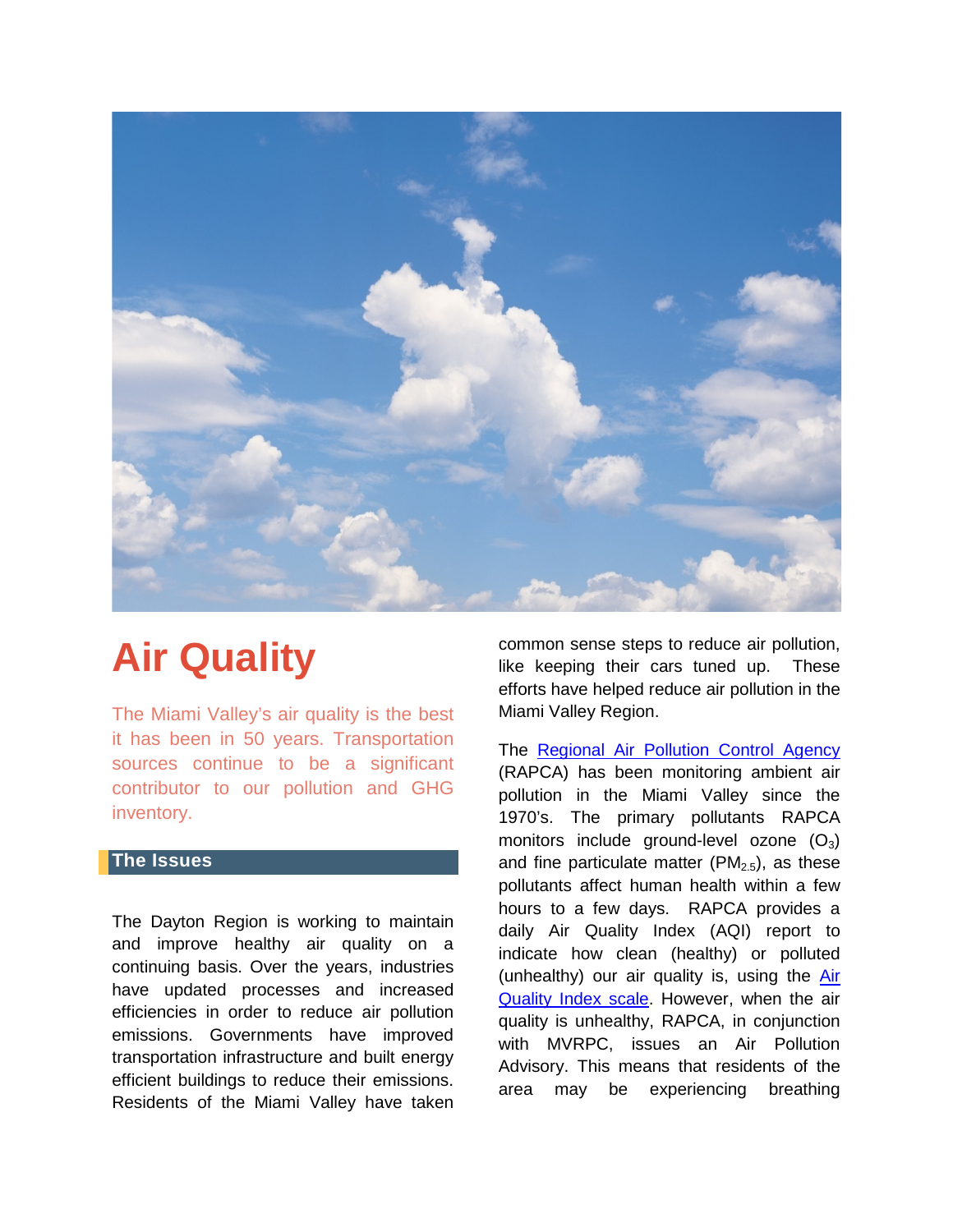difficulties especially vulnerable groups like children, the elderly and people with respiratory diseases and should reduce their time spent outdoors. Residents are also encouraged to take additional actions to reduce air pollution during this time.

U.S. EPA and RAPCA data demonstrate that over the last three decades, air quality in the Miami Valley has dramatically improved. The number of days with an AQI of 101 or above (unhealthy) has continuously decreased, as there were 159 days of unhealthy air quality in 1976, compared with only four days of unhealthy air quality in 2018 (Source: RAPCA).

Understanding ground-level ozone  $(O_3)$ formation and particulate matter  $(PM_{2.5})$ pollution is key to making decisions that improve air quality. Stratospheric ozone occurs naturally and protects the earth from ultraviolet rays. Tropospheric, or groundlevel, ozone does not occur naturally. It is a pollutant formed by a chemical reaction between NOx (nitrogen oxides), VOCs (volatile organic compounds), and sunlight, resulting in  $O_3$ . The NOx is created by fossil fuel combustion, including tailpipe emissions, oil refineries, and similar process. VOCs are formed by the off-gassing of paints, adhesives, solvents, and petroleum products. The particulate matter  $(PM_{2.5})$  pollution



consists of microscopic particles, small enough to lodge deep in the lungs through normal breathing.  $PM_{2.5}$  can be directly emitted from utilities, industrial processing, tailpipe emissions, and even wood fires. A number of health issues arise from regular exposure to  $PM<sub>2.5</sub>$ , including coughing, wheezing, reduced lung function, asthma attacks, heart attacks, strokes, and early death.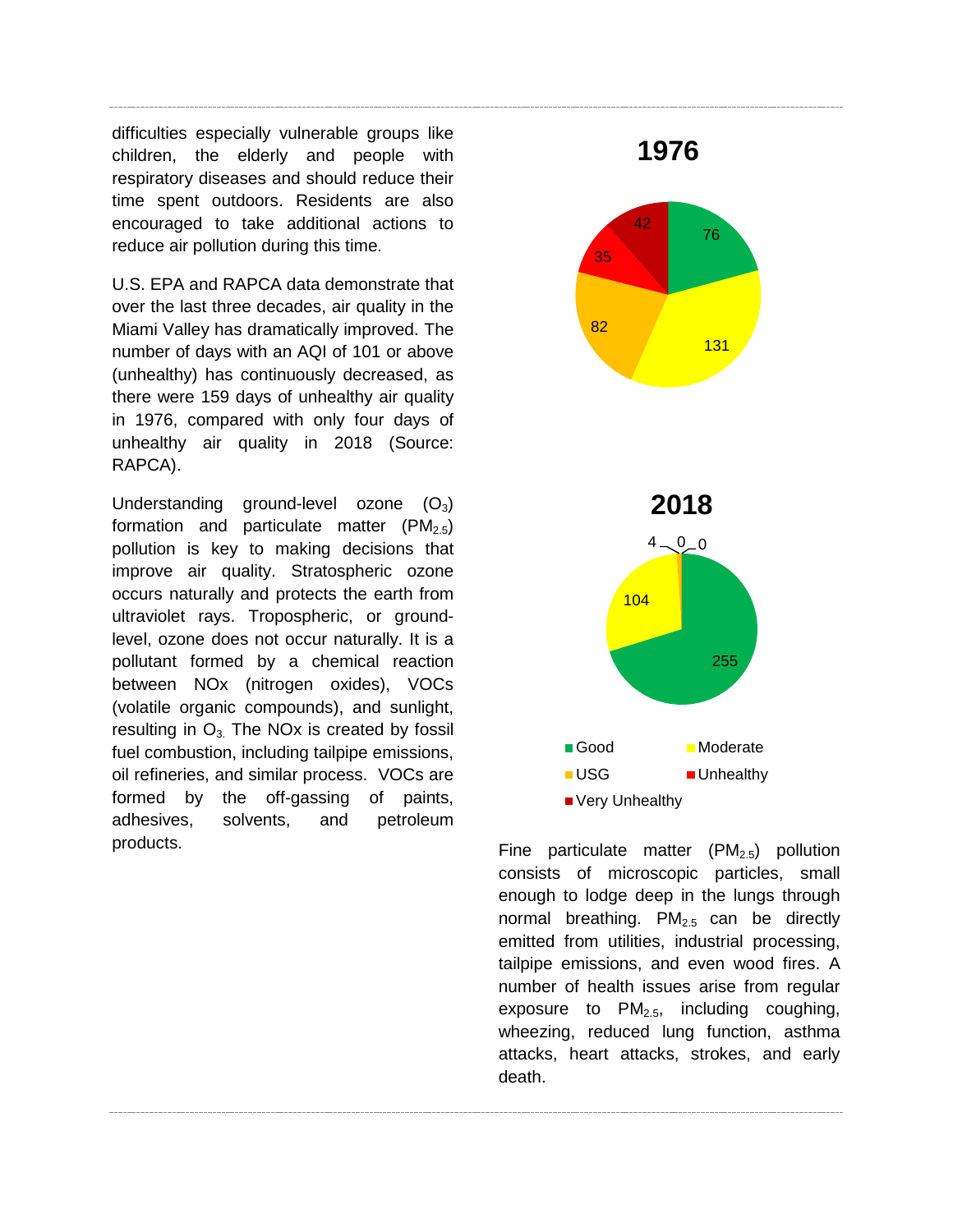Although RAPCA does not regulate or monitor greenhouse gases (GHGs), they are an air quality issue and contribute to climate change. The [U.S. EPA lists](https://www.epa.gov/ghgemissions/overview-greenhouse-gases) the following as GHGs:

- 1. Carbon Dioxide
- 2. Methane
- 3. Nitrous Oxide
- 4. Fluorinated Gases

The primary sources of GHG emissions are from fossil fuel combustion for energy production and transportation. GHGs are heat-trapping gases that, with increasing concentrations in the atmosphere, are forcing climate changes. This includes global warming, an increase in catastrophic weather events, and changes to precipitation and vegetation patterns. Prolonged, significant warming to our Midwest climate will have detrimental impacts on our [infrastructure,](https://nca2018.globalchange.gov/#sf-11) [agriculture,](https://nca2018.globalchange.gov/#sf-10) and [health.](https://nca2018.globalchange.gov/#sf-7) Therefore, decreasing the concentration of GHGs in our atmosphere is vital to air quality and our quality of life.

## **What Communities can do**

The common thread among these air quality issues is that reducing energy consumption by transportation and the built environment will reduce the emission or formation of ozone,  $PM<sub>2.5</sub>$  and GHGs. All communities in the Miami Valley can contribute to cleaner air by encouraging their residents to choose to drive less and use less fossil fuel energy, and developing ways that facilitate those choices. That means making sure that walking, bicycling, and transit use are safe, comfortable and convenient alternatives to

# **Air quality**

#### **Local contacts**

- Air pollution regulations and monitoring Eileen Moran, RAPCA, 937-225-4435 [emoran@rapca.org](mailto:emoran@rapca.org)
- Climate action planning Mark Charles, Dayton Manager of Sustainability, 937-333- 3600, [mark.charles@daytonohio.gov](mailto:mark.charles@daytonohio.gov)
- Health impacts of air pollution Brian Huxtable, RAPCA, 937-225-4435, [bhuxtable@rapca.org](mailto:bhuxtable@rapca.org)
- Health impacts on children Jessica Saunders, Dayton Children's Hospital, 937- 641-3385, [saundersj@childrensdayton.org](mailto:saundersj@childrensdayton.org)
- Regional air quality planning Matt Lindsay, MVRPC, 937-531-6548, [mlindsay@mvrpc.org](mailto:mlindsay@mvrpc.org)
- RAPCA AirLine for updated Air Quality Index and pollen and mold counts – 937.223.3222

#### **Resources**

- [AirNow air quality forecast](https://airnow.gov/index.cfm?action=airnow.local_city&zipcode=45402&submit=Go)
- [American Lung Association -](https://www.lung.org/about-us/local-associations/ohio.html) Ohio
- Clean Diesel Grant Programs: o [Ohio EPA](https://www.epa.state.oh.us/oee/#131364252-diesel-emission-reduction-grants) o [U.S. EPA](https://www.epa.gov/cleandiesel/learn-about-clean-diesel)
- [MVRPC Air Quality Awareness Program](https://www.mvrpc.org/environment/air-quality/miami-valley-air) MiamiValleyAir.org
- [Dayton Asthma Alliance](https://www.childrensdayton.org/community/advocacy-and-outreach/programs/dayton-asthma-alliance)
- [Oak Ridge National Laboratory Operations](https://www.bnl.gov/earthday/docs/ORNL-Idle-Reduction-Guide.pdf)  [Best Practices Guide: Idle Reduction](https://www.bnl.gov/earthday/docs/ORNL-Idle-Reduction-Guide.pdf)
- [Ohio EPA Division of Air Pollution Control](https://www.epa.state.oh.us/dapc/)
- [U.S. Department of Energy publications](https://www.energy.gov/eere/vehicles/idle-reduction)  [about idle reduction](https://www.energy.gov/eere/vehicles/idle-reduction)
- [U.S. EPA ozone web pages](https://www.epa.gov/ground-level-ozone-pollution)
- [U.S. EPA particle pollution pages](https://www.epa.gov/pm-pollution)
- [Fourth National Climate Assessment \(2018\)](https://nca2018.globalchange.gov/)
- [City of Cincinnati GHG Emissions data](https://insights.cincinnati-oh.gov/stories/s/Greenhouse-Gas/d49x-hx36/)  [page](https://insights.cincinnati-oh.gov/stories/s/Greenhouse-Gas/d49x-hx36/)
- [Miami Valley Data Commons](https://www.mvrpc.org/data-mapping/miami-valley-data-commons)

driving alone. It also means making sure the community's codes and ordinances allow for the kinds of compact land use that make active transportation a good option, and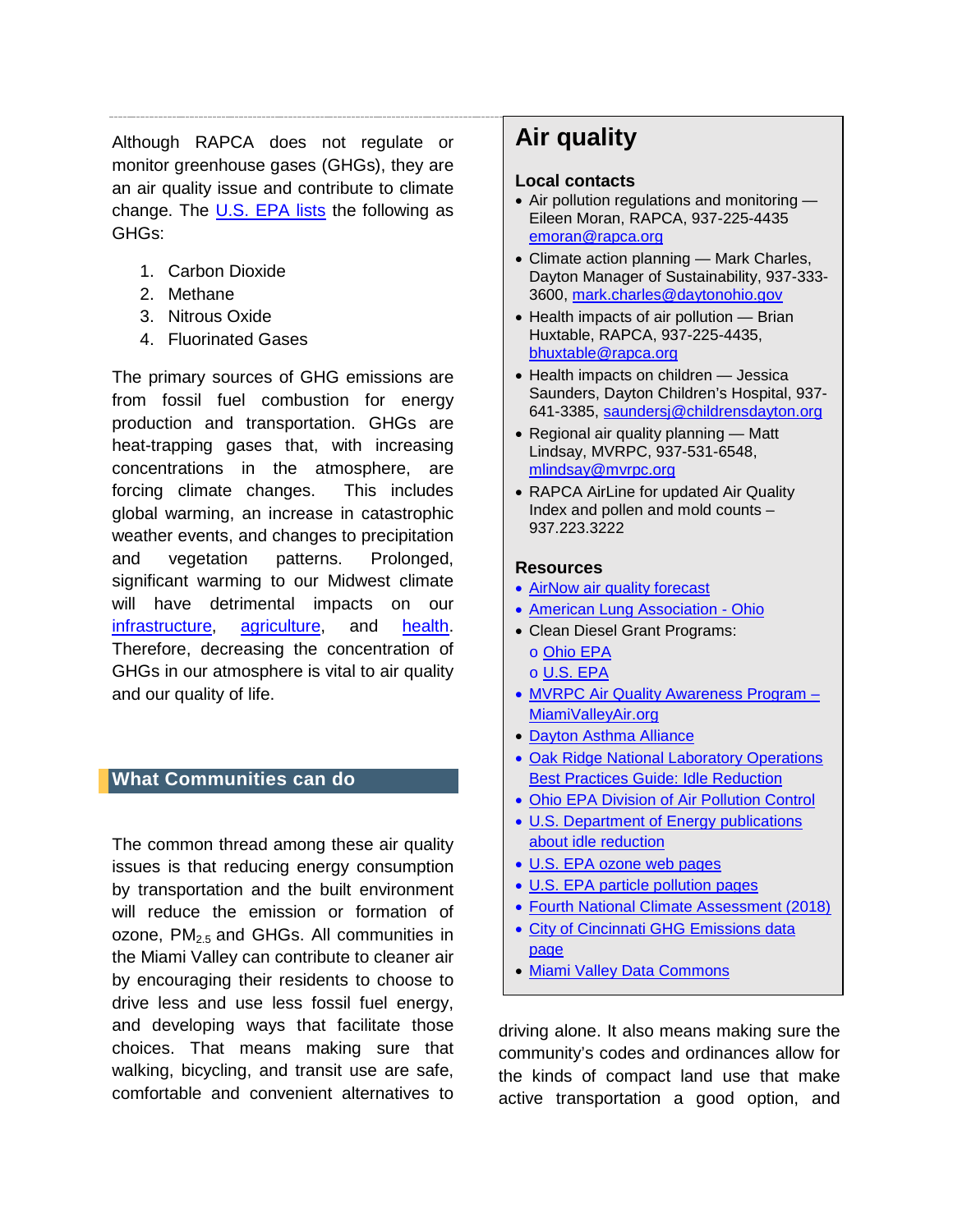facilitate renewable energy use. The suggested programs, policies and projects that follow serve as a menu of options for your community to continue on the path to sustainability.

# **Community Education & Outreach**

- Work with RAPCA and MVRPC's Air Quality Awareness Program to provide information about the ways residents and businesses can reduce air pollution (both outdoors and indoors).
- Notify community residents when RAPCA and MVRPC's issue Air Pollution Advisories. **BYG**
- Distribute Air Quality Awareness Program materials to residents to promote actions to take to reduce air pollution. MVRPC staff is available to provide materials for distribution at your community events, information for your newsletters and other educational opportunities.
- Host a RAPCA air permitting workshop in your community for your local businesses.
- Set a goal for carbon emissions reduction and work with partners throughout the city to plan implementation strategies. The City of Cincinnati's [Green Cincinnati](https://www.cincinnati-oh.gov/oes/citywide-efforts/climate-protection-green-cincinnati-plan/) Plan is a good model.
- Partner with your Public Health district to host [tobacco cessation](https://odh.ohio.gov/wps/portal/gov/odh/know-our-programs/tobacco-use-prevention-and-cessation/cessation/) classes for your employees and/or residents.

## Internal operations

- Improve the energy efficiency of city buildings through energy audits, lighting and HVAC improvements. **BYG**
- Improve the efficiency of the municipal vehicle fleet. Explore opportunities to add hybrid, plug-in hybrid, and/or electric

vehicles to the [community fleet.](https://www.cleanfuelsohio.org/fleet-services) Both the Ohio EPA and U.S. EPA offer diesel emission reduction programs to assist in vehicle conversion or replacement.

- Encourage staff to explore sustainable transportation options like carpooling, vanpooling, biking, taking transit or walking to work by promoting benefits like saving money, time and its impact on the environment. MVRPC's Rideshare Program is available to assist with matching staff to others to form carpools or vanpools.
- Encourage employees to use electric vehicles by allowing workplace charging.
- Prohibit unnecessary idling of city vehicles and encourage staff to be idle-free at home, too. [Idle-Free Campaign support](https://www.rapca.org/programs/be-idle-free-campaign)  [materials](https://www.rapca.org/programs/be-idle-free-campaign) from RAPCA and MVRPC are available at no cost to schools, libraries, day care centers, municipalities and businesses in Clark, Darke, Greene, Miami, Montgomery and Preble Counties. The Centerville-Washington Park District has a good anti-idling policy. **BYG**
- Adjust city operations on [Air Pollution](https://www.mvrpc.org/environment/air-quality/miami-valley-air)  [Advisory Days](https://www.mvrpc.org/environment/air-quality/miami-valley-air) to avoid unnecessary driving, refueling, or other activities that emit VOCs (volatile organic compounds), such as street paving or painting. Also, avoid activities that emit fine particulate matter  $(PM_{2.5})$ , such as using diesel engines or lawn mowing with a gaspowered mower. **BYG**

# Ordinances and policies

• Anti-idling ordinance — Vehicle engines should not idle any more than is absolutely necessary. Excessive idling wastes fuel, causes air pollution, and shortens engine life. A simple way to communicate this